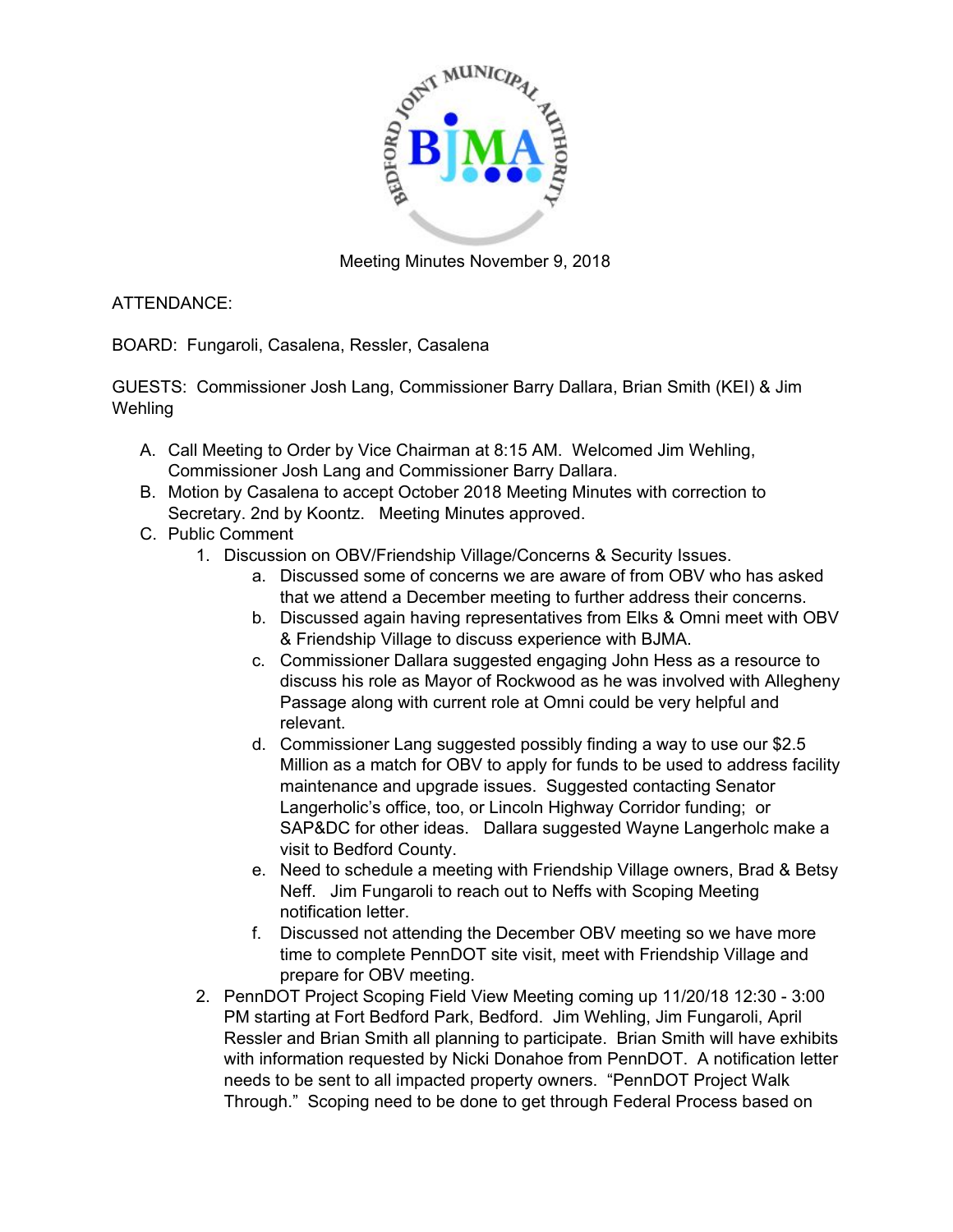financing. Ressler to provide draft to review prior to sending or hand-delivering letters to impacted property owners.

- D. Old Business
	- 1. SAP&DC Mini-Grant Program with DCNR. Lindsay requested a Letter of Satisfactory Completion from the Project Manager to close our their file. Wehling will contact Brian Sell to see if Lindsay responded if letter from Jim would satisfy requirement, as he was project manager.
	- 2. Horse Use Agreement with Omni Bedford Springs Ressler had shared the response from John Hess that Omni will not accept the modified agreement. They now propose to make the Horses available year round (weather depending) and do not agree with the cancellation clause permitting cancellation by either party without cause. Motion by Koontz to submit revised agreement with Option A with change that available year round; Springs be responsible for pedestrians and horses, and to keep cancellation language by either party without cause, but require 6 month notification. 2nd by Fungaroli. Motion carries. Ressler to submit to John Hess.
	- 3. Attorney Snyder is working on the easements, but no further update at this time. Wehling will contact Snyder to take care of easement on his property.
- E. New Business
	- 1. Website / Social Media Updates Ressler spoke to Keith Landis and Charlie McClanahan. Landis willing to continue working with us and provide updates. Adapt Creative Co willing to collaborate with Keith on providing Photos & Videos at \$500 cost. Fungaroli offered to review pricing & facilitate website updates.
	- 2. Ressler suggested migrating all documents to new Gmail account which could be made accessible to all board members, as desired. Motion by Fungaroli to set up new Gmail account; 2nd by Koontz. Motion carried. Ressler to set up.
- F. Reports of Officers
	- Chairman -
	- Vice Chairman -
	- Secretary -
	- Treasurer See attached Treasurer's Report. Reported update on Public Trail Liability lessening liability.
	- Secretary-Treasurer no report.

Motion to adjourn by Casalena at 10:00 AM. 2nd by Koontz. Meeting adjourned. Next Meeting will be December 14th, 2018 @ 8:15 AM